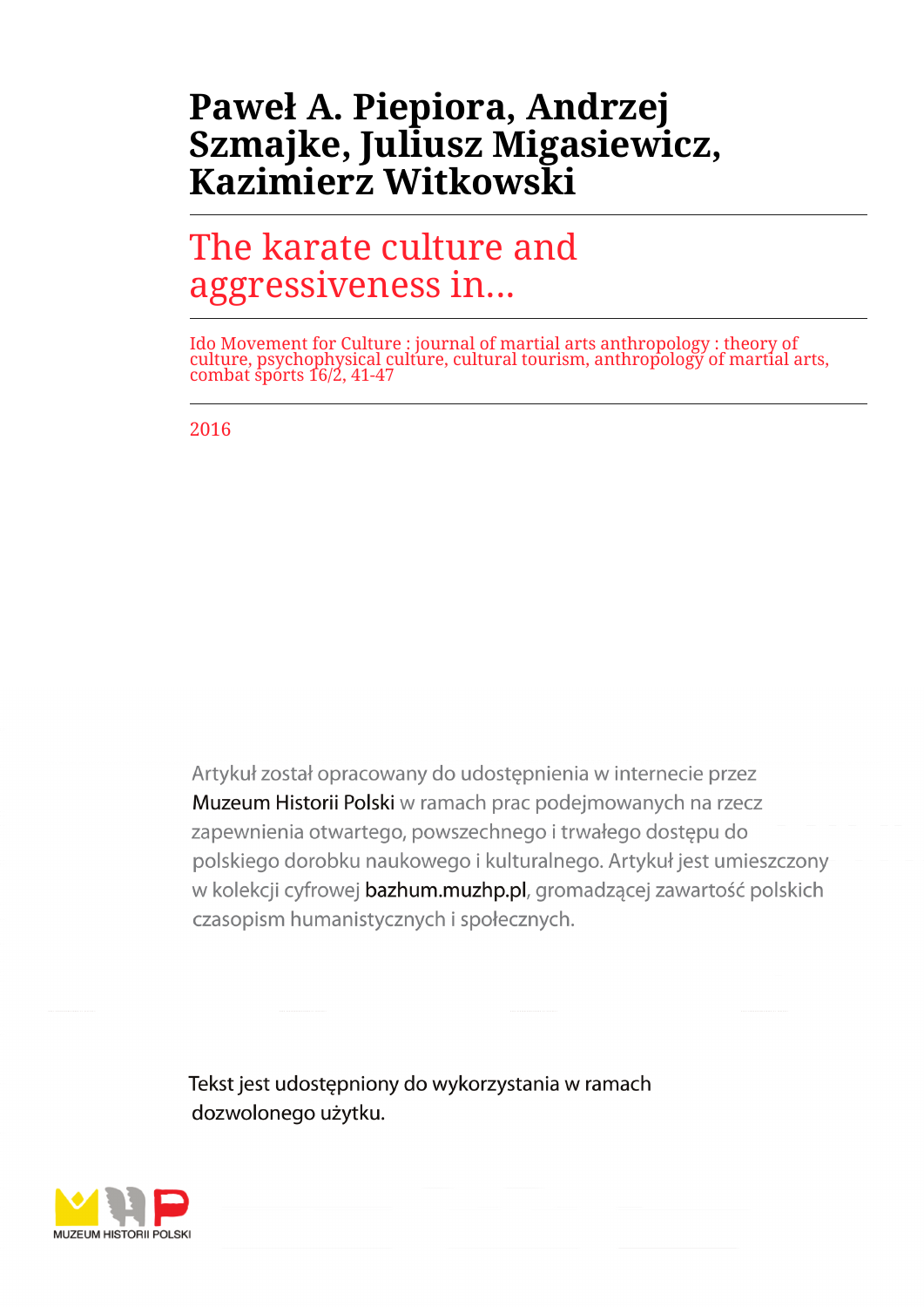# *© Idōkan Poland Association* "IDO MOVEMENT FOR CULTURE. Journal of Martial Arts Anthropology", Vol. 16, no. 2 (2016), pp. 41–47 DOI: 10.14589/ido.16.2.5

# **PSYCHOLOGY**

**Pawel A. Piepiora** – PhD in physical education sciences, academic teacher in the Department of Individual Sports (Sports Education Division), Faculty of Sports Sciences at Wroclaw Academy of Physical Education; championship class karate coach; athletics instructor; holder of 6 dan in *shotokan karate*/WKF; international *shotokan karate* referee; a national karate WKF referee; multiple medallist at the World and Polish shotokan karate Championships; instructor to medallists at the shotokan karate World Cup and the Polish shotokan karate/WKF/WCK Cup; "Sportsman of the Year 2007" and "Coach of the Year 2010" in the district of Jelenia Gora; member of international organizations: the World Karate Confederation, the Funakoshi Shotokan Karate Association and national organizations: the Polish Karate Association, the Polish Karate Federation.

**Andrzej Szmajke** – Professor *(Prof. Dr hab*.) of Humanities in the field of psychology; academic teacher and researcher in the Department of Psychology (Humanities and Health Promotion Division), Faculty of Physical Education at Wroclaw Academy of Physical Eduacation; he is engaged in research on interpersonal perception, self-presentation, interpersonal attractiveness, egotism, the psychology of political behaviour and sports psychology; author of three books.

**Juliusz Migasiewicz** – Professor (*Prof. Dr hab.*) in physical culture sciences; *Honoris Causa* Doctor of the University of Lvov; Rector of the Academy of Physical Education in Wroclaw; Head of the Sports Education Division and the Department of Sport Training Theory; championship standard athletics coach; in 2001 he was appointed Vice-Rector for Teaching, Student Affairs and Sports; he was elected to office for two consecutive terms; from 2002 to 2008 he was Vice-Chancellor for Student Affairs and Academic Sport; from 2008 to 2012 and then to 2016 he was appointed Rector of the Academy of Physical Education in Wroclaw. Between 1977 and 2002 he worked as a coach at the *KS AZS AWF* (Academic Sports Club) Wroclaw, and between 1982 and 1990 he was a coach to the *PZLA* (Polish Athletic Association) juniors and seniors national throwing competition teams; he was Vice-President of the *KS AZS AWF* Wroclaw and a member of the Board of the Academic Sports Association (AZS); he is the author of more than 160 scientific publications and author or co-author, or editor of 20 books on the theory of sports training, anthropomotorics and physical activity of people with disabilities. He is a supervisor to six completed and three initiated PhD academic procedures; supervisor of more than 170 theses and dissertations. For his professional and social activities he has been awarded the following medals: Silver Cross of Merit; Medal of the National Education Commission; Gold Badge of Merit for Physical Culture; Gold Medal of Merit for the Olympic Movement. **Kazimierz Witkowski** – PhD (*Dr hab*.) in physical education sciences; Deputy Dean for Student Affairs and Sport in the Faculty of Sports Sciences at Wroclaw Academy of Physical Education; Head of the Department of Combat Sports in the Sports Education Division; championship standard judo coach; first class *ju-jitsu* coach; holder of 6 dan in *judo*; Vice President and judo coach at the university sports club A*ZS AWF Wroclaw*; coach and coordinator of the Olympic team at the Sydney Olympics in 2000; he is the author or co-author of eight books and more than two hundred scientific and scientific-methodological publications.

# PAWEL A. PIEPIORA<sup>1(ABCDEF)</sup>, ANDRZEJ SZMAJKE<sup>2(ACDE)</sup>, JULIUSZ MIGASIEWICZ<sup>3(CDFG)</sup>, KAZIMIERZ WITKOWSKI<sup>4(CDFG)</sup>

1 Department of Sports Education (Individual Sports Division), Faculty of Sports Sciences at Wroclaw Academy of Physical Education, Wroclaw (Poland)

2 Department of Psychology (Humanities and Health Promotion Division), Faculty of Physical Education at Wroclaw Academy of Physical Education, Wroclaw (Poland)

3 Department of Sport Training Theory (Sports Education Division), Faculty of Sports Sciences at Wroclaw Academy of Physical Education, Wroclaw (Poland)

4 Department of Combat Sports (Sports Education Division), Faculty of Sports Sciences at Wroclaw Academy of Physical Education, Wroclaw (Poland)

Contact e-mail: pawel.piepiora@awf.wroc.pl

# **The karate culture and aggressiveness in kumite competitors**

Submission: 3.10.2015; acceptance: 15.11.2015.

**Key words:** aggressiveness, aggression, *karate, kumite*, culture

### **Abstract**

Aim and Objectives: The aim is to test three hypotheses. The first one reads: practising different styles of karate, with different rules of kumite, differentiates competing athletes in terms of aggressiveness. The second hypothesis postulates that: the culture of karate or other sport has an impact on the level of aggressiveness of kumite practitioners. The last hypothesis is that: the more brutal a combat system, the greater is the aggressiveness of the kumite system competitors.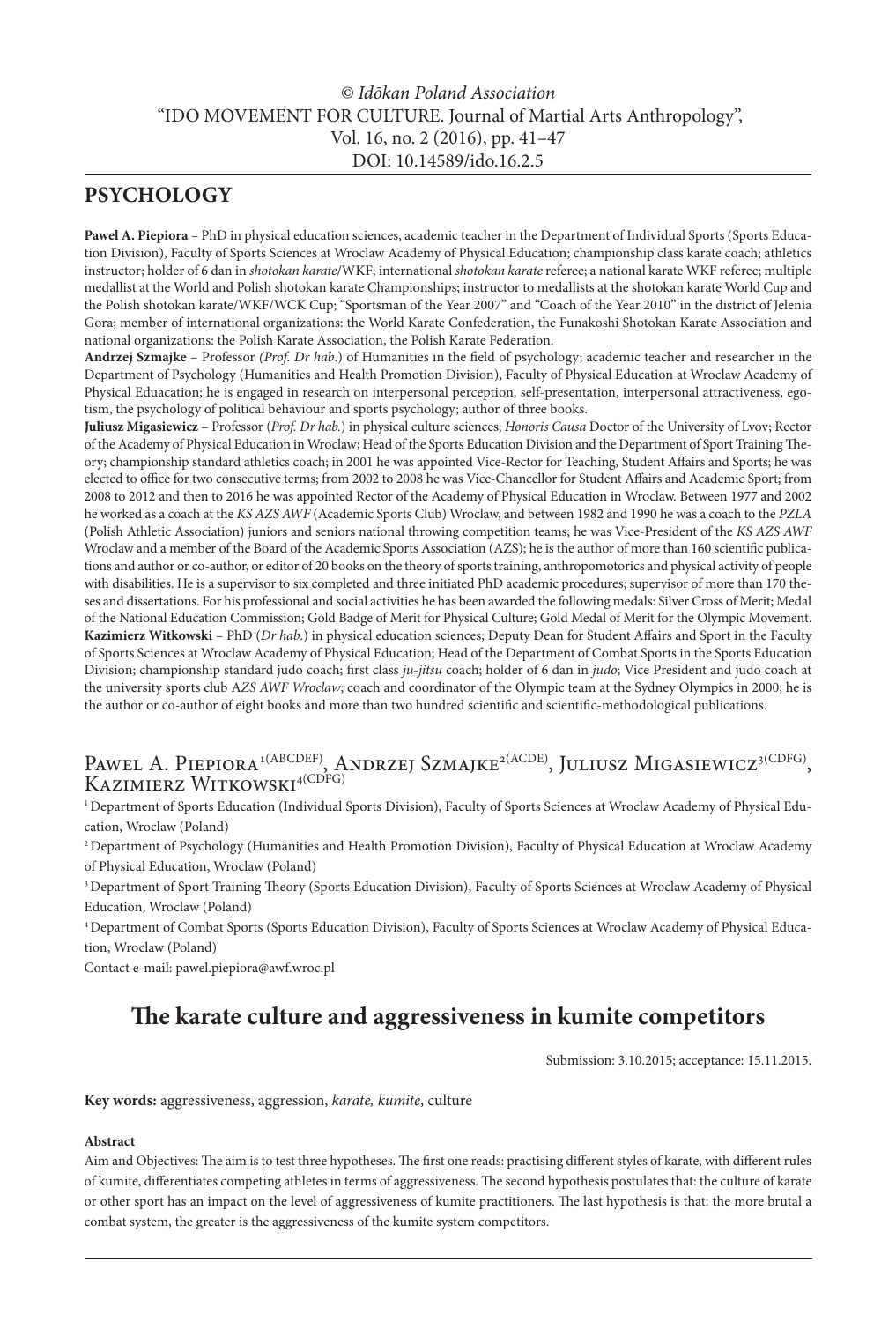Material and Methods: The study used the Aggression Questionnaire (BD-100) and the *Social Approval Questionnaire* (SAQ). For analysis of the research were used variance analysis, one group T significance test and post-hoc tests. Four styles of karate representing different systems of kumite sports competition were specifically selected for the study including: shotokan (semi-contact), kyokushin (knockdown), Oyama (full contact), shidokan (mixed fighting). In addition, the results obtained were compared with the results of orienteers representing a non-contact sport) and with the average results of physical education students at Wroclaw Academy of Physical Education. Results: Karate practitioners fighting in the semi-contact (shotokan karate) system have a substantially lower overall level of aggressiveness, both physical and verbal, and suspiciousness than other competitors in kumite systems. *Karatekas* competing in mixed fighting (*shidokan karate*) are characterized by significantly higher levels of physical aggressiveness and irritability than *karatekas* fighting in less violent forms of kumite. Karate practitioners representing knockdown (*kyokushin karate*) tend to have a significantly higher overall level of aggressiveness, both physical and verbal, and suspiciousness than representatives of the semi-contact (*shotokan karate*) system. The results for mixed fighting (*shidokan karate*) practitioners show they are significantly less physically aggressive and irritable than full contact (*Oyama karate*) fighters and relatively more negative and resentful than those competing in knockdown (*kyokushin karate*). All the results of the *karatekas*, the orienteers and the students on the BD-100 scale measured in tetrons are average indicators of aggressiveness.

Conclusions:

1. Practising different styles of karate, with different rules of kumite, does not differentiate competing athletes in terms of aggressiveness.

2. It is sport itself has an impact on *karatekas* (kumite competitors) aggressiveness levels.

3. Regardless of the brutality of sportsmanship systems kumite level of aggressiveness all karate is inadequate.

## **1. Introduction**

Aggression is intentional behaviour. It is based on "starting a destructive fight, or in a verbal dispute, ranging from substantive arguments to ones causing an opponent distress" [Kalina 1991: 13]. In contrast, aggressiveness when viewed as a character trait may be defined as the "individual's readiness to respond to a situation with aggression" [Jarvis 1999: 47]. Aggressiveness in a competitor has an influence on sportsmanship, because aggression is inherent in sport. Aggressiveness is allowed within the limits set by the rules of the discipline. Apart from statutory provisions, each sport has its own informal ethos which includes the standards of aggression which are acceptable during competition. The role of the referee is to decide what aggressive behaviour is acceptable and what is not. Furthermore, while talking about aggression in sport we can also consider the aggressive tactics practised during a competitor's preparation period and their learning so called "sports anger". The existing research shows that recreational sport has a positive somatic and psychological influence [Berger, Owen 1988; Brown, Siegel 1988; Marsh, Peart 1988; Brown 1991; Kalina 1991; Jarvis 1999]. In contrast, competitive sport, contact sports in particular, increases athletes' readiness for aggressive behaviour [Cratty 1973; Tandy, Laflin 1973; Hynan, Esselman 1981; Bredemeier, Shields 1984, 1986; Dunn, Dunn 1999; Tenenbaum et al. 2000; Stones, Roland 2004]. In addition, it has been proved that the training experience has a positive impact on reducing the degree of aggressiveness [Szmajke, Gorajczyk 2003] and athletes, regardless of the sports discipline, demonstrate similar and average indicators of aggressiveness [Piepiora 2007]. Sporting success also reduces competitors' level of aggressiveness; the higher the score, the

lower the aggressiveness level [Witkowski, Hajdrych, Jaskolski 1995]. Research on aggressiveness in combat sports [Nosanchuk 1981; Trulson 1983; Nosanchuk, McNeil 1989; Daniels, Thornton 1990; Skeleton, Glynn, Berta 1991] demonstrates that training focused on sport competition has a greater impact on the aggressiveness of practitioners than "traditional" training, focused on self-improvement.

# **2. Aims and research methods and sample groups**

The karate culture provides an opportunity to present a psychological profile of people who practise karate. The values and ideals of karate culture should shape the psyche of people who practise karate regardless of their training goals: whether self-improvement or as a competitive sport. Specifically, karate-athletes and karate-traditionalists (as people shaped by the culture of karate) should stand out as people whose aggressiveness indicators are higher in comparison with other athletes and the rest of the population. The aim of this study is to evaluate whether in fact this is the case.

If it is accepted that the cultural values of karate have a real impact on trainees then an uncommonly low aggressiveness level (measured in BD-100 categories) and very low rates on the scale of aggressiveness, would be expected in karatekas. But modern karate practitioners are primarily active athletes and it is quite possible that their psyche and behaviour are more strongly determined by the requirements and specific values of competitive sport than the 'pure' cultural ideals of karate. If this is the case these karatekas should be characterized by aggressiveness levels similar to athletes in other disciplines in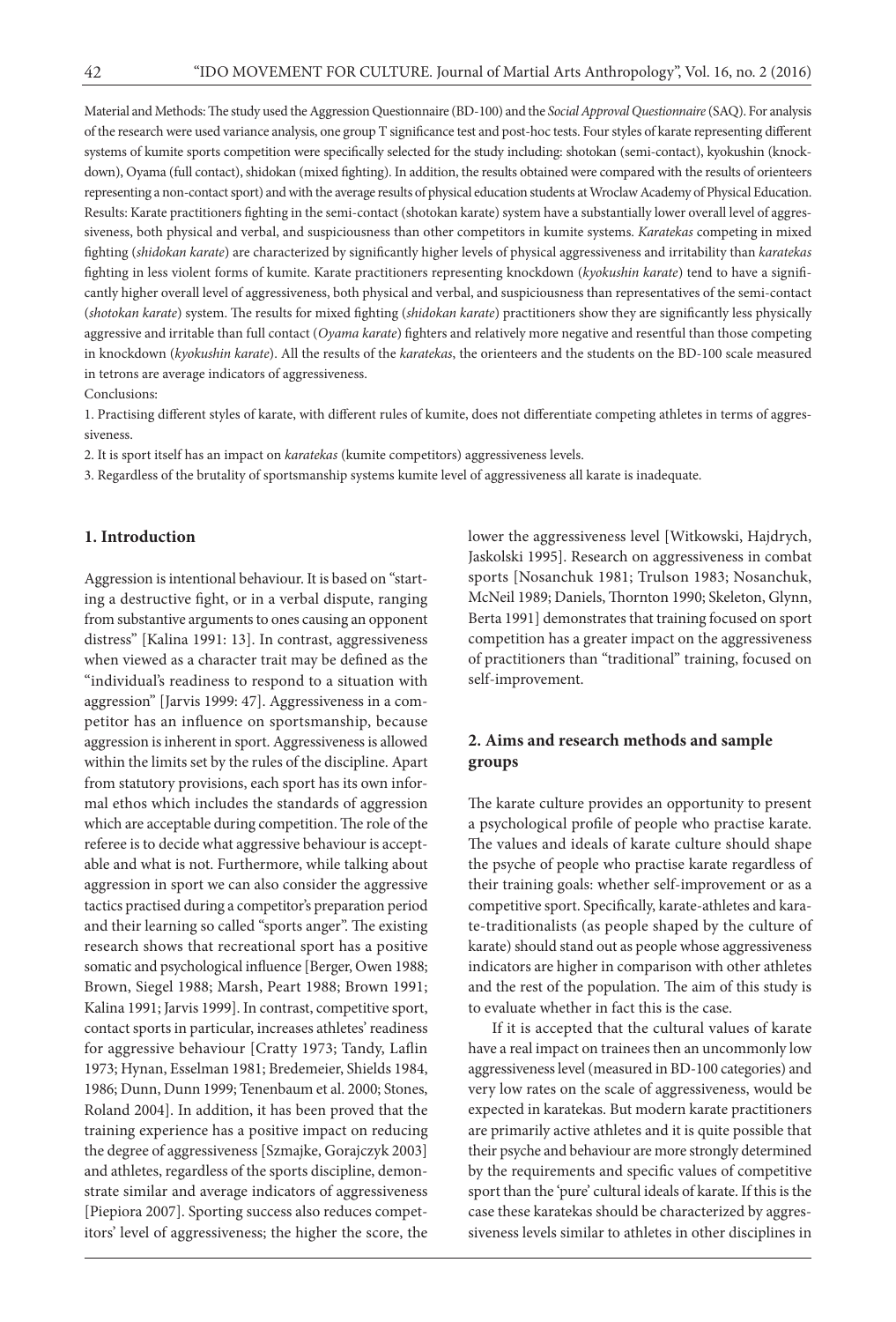other words, less "perfect" than would appear from the postulated cultural values of karate.

Having stated this as the research aim of this work, the following hypotheses were adopted to be verified:

- 1. Practising different styles of karate, with different rules of kumite, differentiates competing athletes in terms of aggressiveness.
- 2. The culture of karate or other sport has an impact on the level of aggressiveness of kumite practitioners. The hypothesis verifies the following options:
	- Karatekas participating in competitive sports are primarily athletes and have a similar level of aggressiveness compared to athletes in other disciplines;
	- All styles of karate are connected with karate culture and regardless of the style of kumite the level of aggressiveness of karate practitioners will be similar, but considerably lower than that of athletes practising other disciplines, as well as the rest of the population;
- 3. The more brutal a combat system, the greater is the aggressiveness of the kumite system competitors:
	- Are karatekas, whose system of competition (semi-contact) is the most distant from non-sporting combat/competition, characterized by a lower level of aggressiveness compared to competitors of other kumite systems?
	- Are karatekas, whose system of competition is most similar to non-sporting combat (mixed fighting), characterized by higher levels of aggressiveness than those competing in other systems of kumite?
	- Are karatekas who participate in knockdown and full contact (that is, partially restricting non-sporting combat in relation to semi-contact and mixed fighting) characterized by lower levels of aggressiveness than karatekas competing according to

the rules of mixed fighting, and higher than those of athletes competing in semi contact styles?

To measure levels of aggressiveness the study used the Aggression Questionnaire BD-100 developed by Buss and Durkee. In order to verify the reliability of respondents to the questionnaire Drwal and Wilczyńska's Social Approval Questionnaire (SAQ) was used. For analysis of the research were used variance analysis as a basic method. In addition, one group T significance test and post-hoc tests were also applied. The study deliberately selected the four most developed and well-known styles of karate in Poland representing different systems of kumite sports combat: from the style with the most limited contact (semi-contact), to contact systems (knockdown, full contact) and finally to the system with minimal limits to the rules of combat (mixed fighting). These styles included: shotokan (semi-contact), kyokushin (knockdown), Oyama (full contact), shidokan (mixed fighting). Each group sample deliberately included thirty seniors: men aged from 18 to 39. Most of the competitors were at champion level, i.e. they had black belts and long experience in competitive fighting. They included current or former members of the national senior teams of a given style. In addition, the results obtained were compared with the results of a national orienteering team: 30 males aged 18-39 (as representatives of non-contact sport) and with the average results of Physical Education students at Wroclaw Academy of Physical Education. The reference sample of students included 2920 men aged 18-39 surveyed between 1980 and 2009.

# **3. Results**

Correlations of the results obtained in the BD-100 test with respect to SAQ are not important. The data are not dependent on SAQ and not exposed to public approval.



Fig. 1. Summary of the general results for aggressiveness using BD-100. Source: authors' own research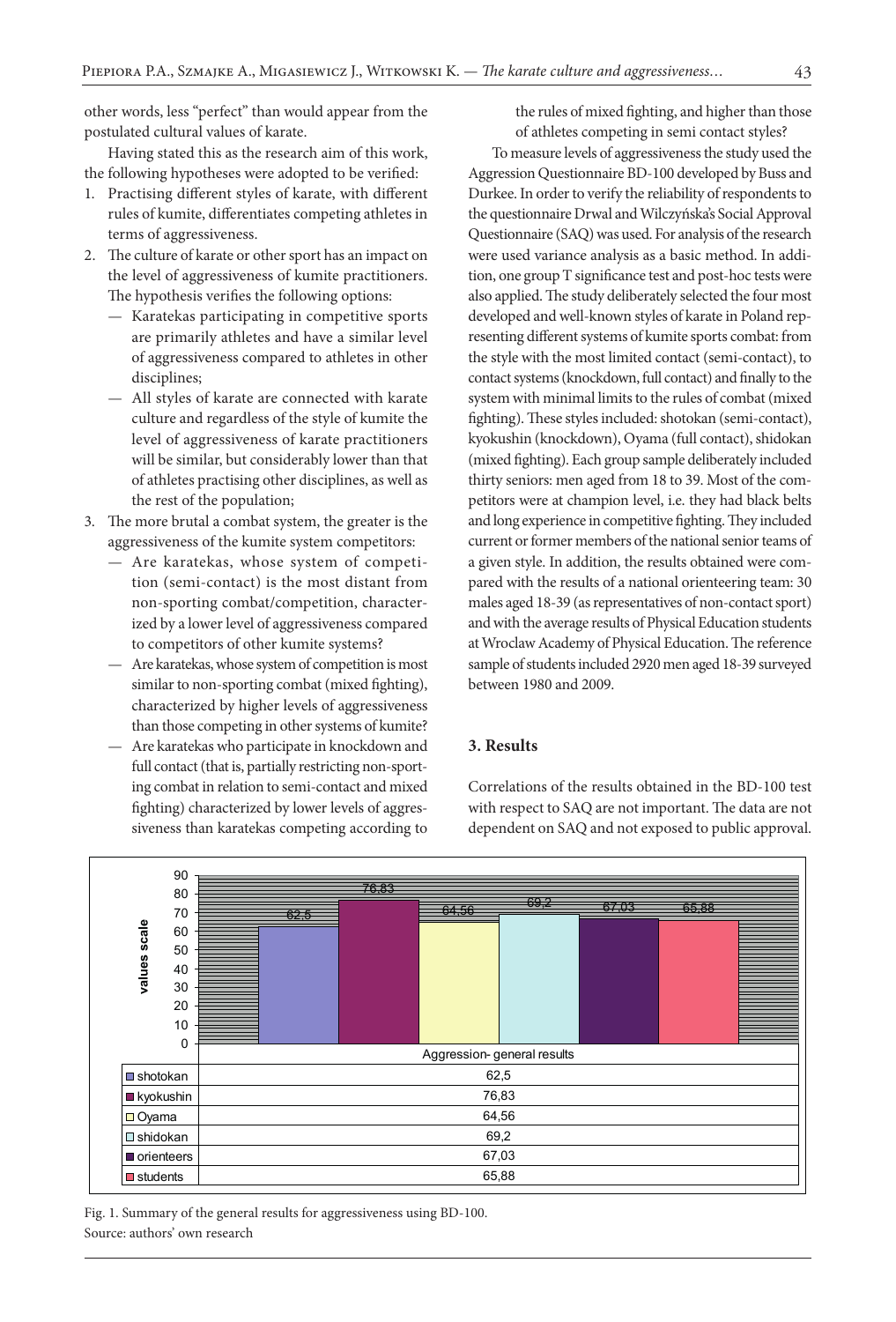The general results for aggressiveness in BD-100 are shown in Figure 1.

ANOVA and post-hoc tests demonstrate that only kyokushin karatekas achieved a significantly higher overall aggressiveness score than practitioners of shotokan karate (p <0.028), Oyama karate (p <0.009), orienteers (p <0.035) and students at the Academy of Physical Education (P <0.019).

The raw results were converted into tetrons. Buss and Durkee (the authors of BD-100) have adopted the following interpretation for results: 1-3 tetrons – a very low score/ result; 4-7 tetrons – a low score, 8-12 tetrons – an average score; 13-16 tetrons – a high score; 17-20 tetrons – a very high score. All subjects demonstrated an average overall level of aggressiveness measured in tetrons (Figure 2).

The analysis of the results at all scales of BD-100 (Figure 3).

#### Physical aggressiveness

Karatekas of kyokushin (knockdown) and shidokan styles (mixed fighting) demonstrated significantly greater physical aggression than shotokan karate (semi-contact) competitors –  $(p \le 0.031, p \le 0.048)$ , Oyama style (full contact) competitors ( $p$  <0.044,  $p$  <0.012), and orienteers (p <0.019, p <0.038).

#### Verbal aggressiveness

There is only one statistically significant difference – between shotokan and kyokushin karatekas (p <0.037).



Fig. 2. Summary of general results of aggressiveness BD-100 in tetrons. Source: authors' own research.



Fig. 3. Summary of all results on the BD-100 scale Source: authors' own research.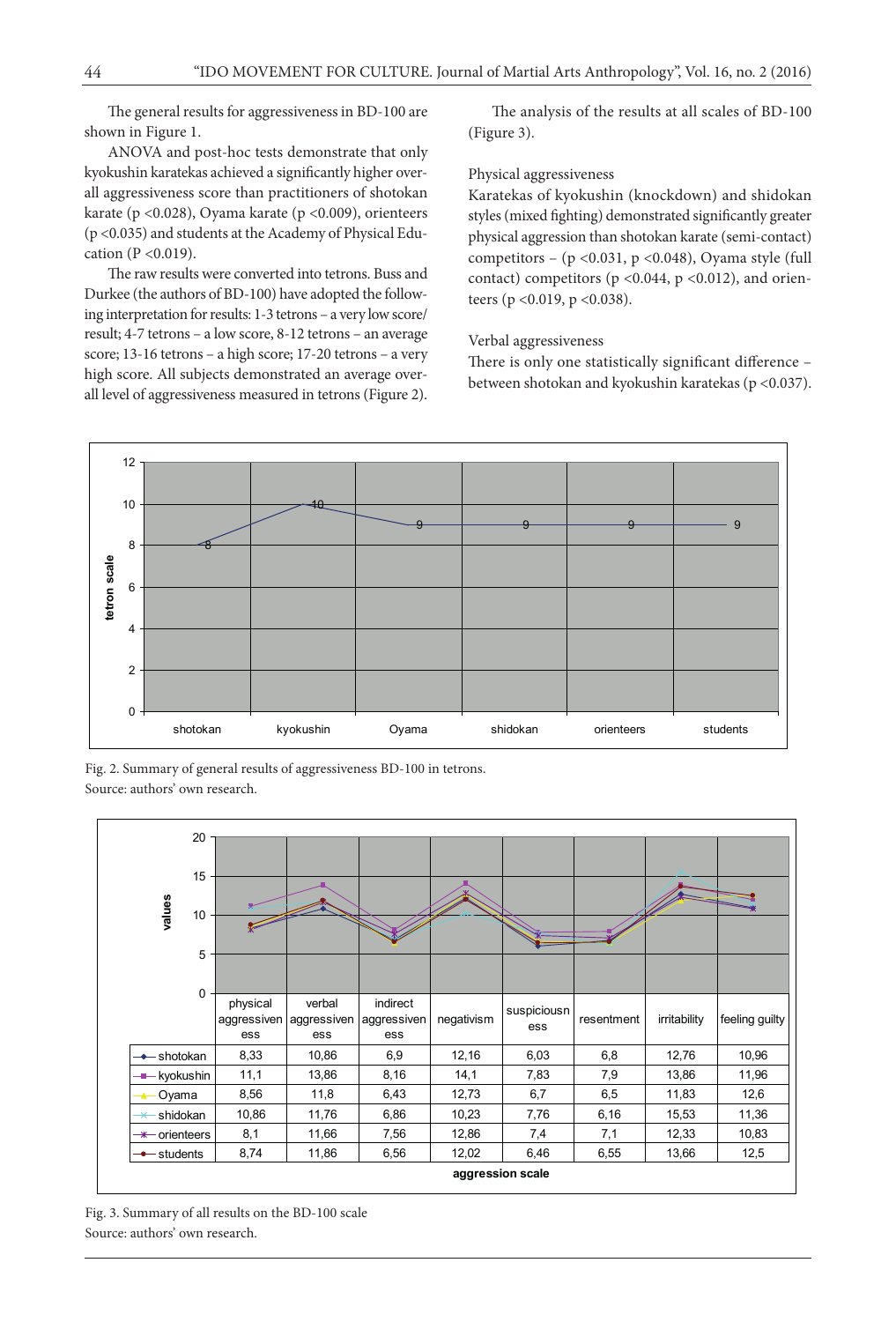

Fig. 4. Summary of all results on the BD-100 scale in tetrons. Source: authors' own research.

#### Indirect aggressiveness

On this scale, there is no statistically significant difference.

#### Negativism

Kyokushin competitors demonstrate significantly higher levels of negativity than shidokan practitioners (p <0.0003) and in comparison with the average scores of students of at the Academy of Physical Education (p <0.036).

#### Suspiciousness

Only kyokushin karatekas (knockdown style) show a significantly higher level of suspicion ( $p$  <0.046) than shotokan karatekas (semi-contact).

#### Resentment

Only kyokushin karatekas show a significantly higher level of resentment than shotokan practitioners (p  $< 0.042$ ).

#### Irritability

Shotokan karatekas (mixed fighting) turned out to be more irritable than the Oyama (full contact) karate competitors ( $p \le 0.011$ ), and the orienteers ( $p \le 0.027$ ).

#### Feeling guilty

The scale of guilt does not show any statistically significant differences. All results on all BD-100 scales, after conversion into tetrons, are at an average level (Figure 4).

## **4. Conclusions**

1. Practising different styles of karate, with different rules of kumite, does not differentiates compet-

ing athletes in terms of aggressiveness. Although kyokushin (knockdown) karatekas demonstrate a significantly higher overall score of aggressiveness than shotokan (semi-contact) and Oyama (full contact), karatekas, orienteers and students at the Academy of Physical Education, the overall results for aggressiveness in the test subjects (measured in tetrons) were at an average level.

- 2. It is sport itself has an impact on karatekas (kumite competitors) aggressiveness levels. Regardless of the brutality of the sport at the competitive level in kumite systems of karate, aggressiveness levels are average. Aggressiveness of the karatekas, regardless of the system practiced kumite, is typical for an athlete, and not that which would be expected adoption in its entirety establishment of a fully successful impact of the cultural values of karate.
- 3. Regardless of the brutality of sportsmanship systems kumite level of aggressiveness all karate is inadequate. All the subjects were averagely physical, verbal and indirectly aggressive. They also had an average negative attitude to life, of suspiciousness or resentment level towards other people. Karatekas are characterized by average irritability and feeling of guilt. Thus, the hypothesis that the more brutal the combat system, the greater the aggressiveness of competitors in the system is, cannot be confirmed.

# **5. Discussion**

Following the research concerning aggressiveness leads to the conclusion that it is a sport itself, not the karate culture, which has an influence on kumite competitors. If the kumite karate culture were to affect karatekas,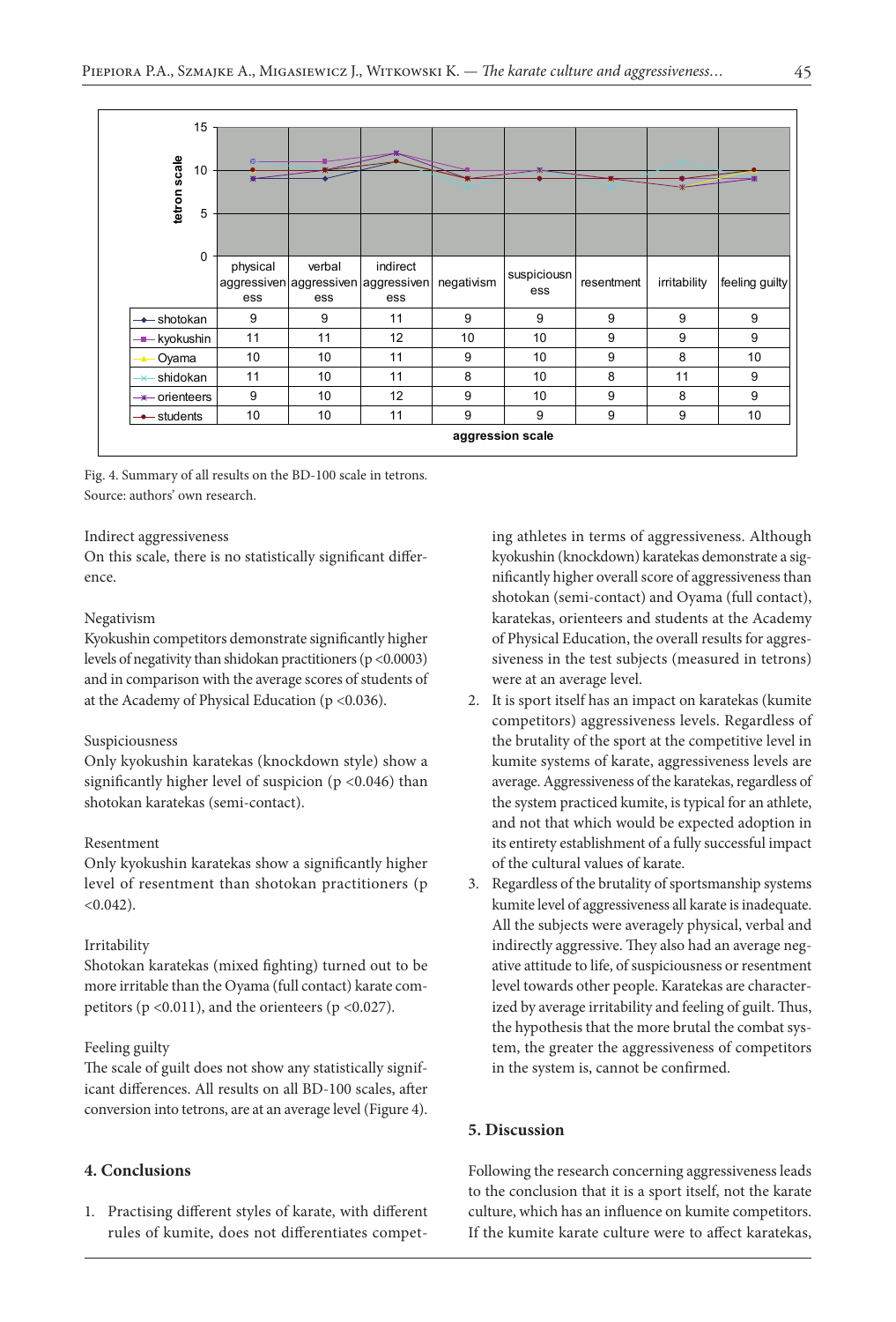then they should demonstrate low or very low rates in the general result and on all the aggressiveness scales. The data obtained reject the culture of karate, and confirm the significant impact of sport itself. Karatekas, fighting in the various forms of kumite and orienteers are averagely aggressive. It can be assumed that sport is a stomping ground for aggressiveness, regardless of the brutality of the sports competition. It may therefore be assumed that karatekas and orienteers are one social group: athletes. The study fairly confirms the assumption that the psychological profile of karatekas-traditionalists differs from the profile of karatekas-athletes [Nosanchuk 1981; Trulson 1983; Nosanchuk, McNeil 1989; Daniels, Thornton 1990; Skeleton, Glynn, Berta 1991]. To sum up: the results of the research tend to support the thesis that the psychological profiles of karatekas, regardless of the system of kumite practised, are typical profiles for athletes/competitors. They are not the profiles which would have been expected had an assumption on the impact of the whole value system of the karate culture been successfully adopted.

However, it is also important that the aggressiveness profiles of kumite karatekas competing in different systems, which vary in the levels of violence permitted, are essentially very similar. Furthermore, the results are "no worse" than those which have been identified among representatives of non-contact and non-aggressive sports, e.g. orienteering. This pattern of results suggests that perhaps the cultural values of karate "protect" mixed fighting competitors against destructive consequences of brutal competition to the psyche. Should one be guided by the theory of the social learning of aggression, one would expect that the representatives of shidokan karate (mixed fighting) should be clearly more aggressive and less conciliatory than other athletes, in particular orienteers. The results of the studies have not confirmed this state of affairs. It cannot therefore be concluded that the results obtained fully demonstrate the fact that the culture of karate affects karatekas (kumite competitors). But it is perhaps the culture of karate which is the "buffer", making the mixed fighting athlete (despite constant "brutality training") no different in their levels of aggressiveness than an orienteer practising a non contact sport.

## **References**

- 1. Bredemeier B.J., Shields D. (1984), Divergence in moral reasoning about sport and life, "Sociology of Sport Journal", no. 1, pp. 348-357.
- 2. Bredemeier B.J., Shields D. (1986), Athletic aggression. An issue of contextual morality, "Sociology of Sport Journal", no. 3, pp. 15-28.
- 3. Berger B.G., Owen D.R. (1988), Stress reduction and mood enhancement in four exercise modes – swimming, body

conditioning, hatha yoga and fencing, "Research Quarterly for Exercise and Sport", vol. 59, pp. 148-159.

- 4. Brown J.D. (1991), Staying fit and staying well. Physical fitness as a moderator of life stress, "Journal of Personality and Social Psychology", no. 4, pp. 555-561.
- 5. Brown J.D., Siegel J.M. (1988), Exercise as buffer of life stress. A prospective study of adolescent health, "Health Psychology", no. 4, pp. 341-353.
- 6. Choynowski M. (1972), Skrócony podręcznik do testu "Nastroje i Humory" A.H. Buss and A. Durkee, MoiW, Warsaw [in Polish].
- 7. Cratty B.J. (1973), Psychology in contemporary sport, Prentice Hall Inc., New Jersey.
- 8. Daniels K., Thornton E. (1990), An analysis of the relationship between hostility and training in the martial arts, "Journal of Sport Sciences", vol. 8, pp. 95-101.
- 9. Dunn J.G.H., Dunn J.C. (1999), Goal orientations, perceptions of aggression and sport-personship in elite male youth ice hockey, "The Sport Psychologist", vol. 13, pp. 183-200.
- 10. Drwal R.L., Wilczynska J.T. (1980), Kwestionariusz Aprobaty Społecznej, Ossolineum, Warsaw [in Polish].
- 11. Hynan M., Esselman J. (1981), Victims and aggression, "Bulletin of the Psychonomic Society", vol. 18, pp. 169-172.
- 12. Jarvis J. (1999), Sport psychology, Routledge, London.
- 13. Kalina R.M. (1991), Przeciwdziałanie agresji wykorzystanie sportu do zmniejszania agresywności, Polskie Towarzystwo Higieny Psychicznej, Warsaw [in Polish].
- 14. Marsh H.W., Peart N.D. (1984), Competitive and cooperative physical fitness traning programs for girls, Effects on physical fitness and multidimensional self-concepts, "Journal of Sport and Exercise Psychology", vol. 10, pp. 390-407.
- 15. Nosanchuk T.A. (1981), The way of the warrior. The effects of traditional martial arts training on aggressiveness, "Human Relations", vol. 34, pp. 435-444.
- 16. Nosanchuk T.A., McNeil M.L.C. (1989), Examination of the effects of traditional and modern martial arts training on aggressiveness, "Aggressive Behaviour", vol. 15, pp. 153-159.
- 17. Piepiora P. (2007), Poziom agresji osób uprawiających karate shotokan a nietrenujących w wieku między 15 a 16 rokiem życia na przykładzie klubu sportowego MKS "Olimpia" Kowary [in:] F. Adamczuk [ed.], Międzynarodowa Konferencja Młodych Naukowców Szkół Wyższych Euroregionu Nysa – Jelenia Gora, May 29-30, 2007, Akademia Ekonomiczna we Wrocławiu, pp. 166-169 [in Polish].
- 18. Skeleton D.L., Glynn M.A., Berta S.M. (1991), Aggressive behaviour as a function of Taekwondo ranking, "Perceptual Motor Skills", vol. 72, pp. 179-182.
- 19. Stones T., Roland E. (2004), Handball and aggression: an investigation of adolescent handball players' perception of aggressive behaviour, "European Journal of Sport Science", no. 4, pp. 1-13.
- 20. Szmajke A., Gorajczyk M. (2003), Klimat sportu: staż i poziom sportowy a gotowość do agresji oraz skuteczność w grze u kobiet uprawiających koszykówkę [in:] E. Wlazlo [ed.], Psychologia grupy sportowej, Studia i Monografie AWF we Wrocławiu, vol. 69, pp. 155-179 [in Polish].